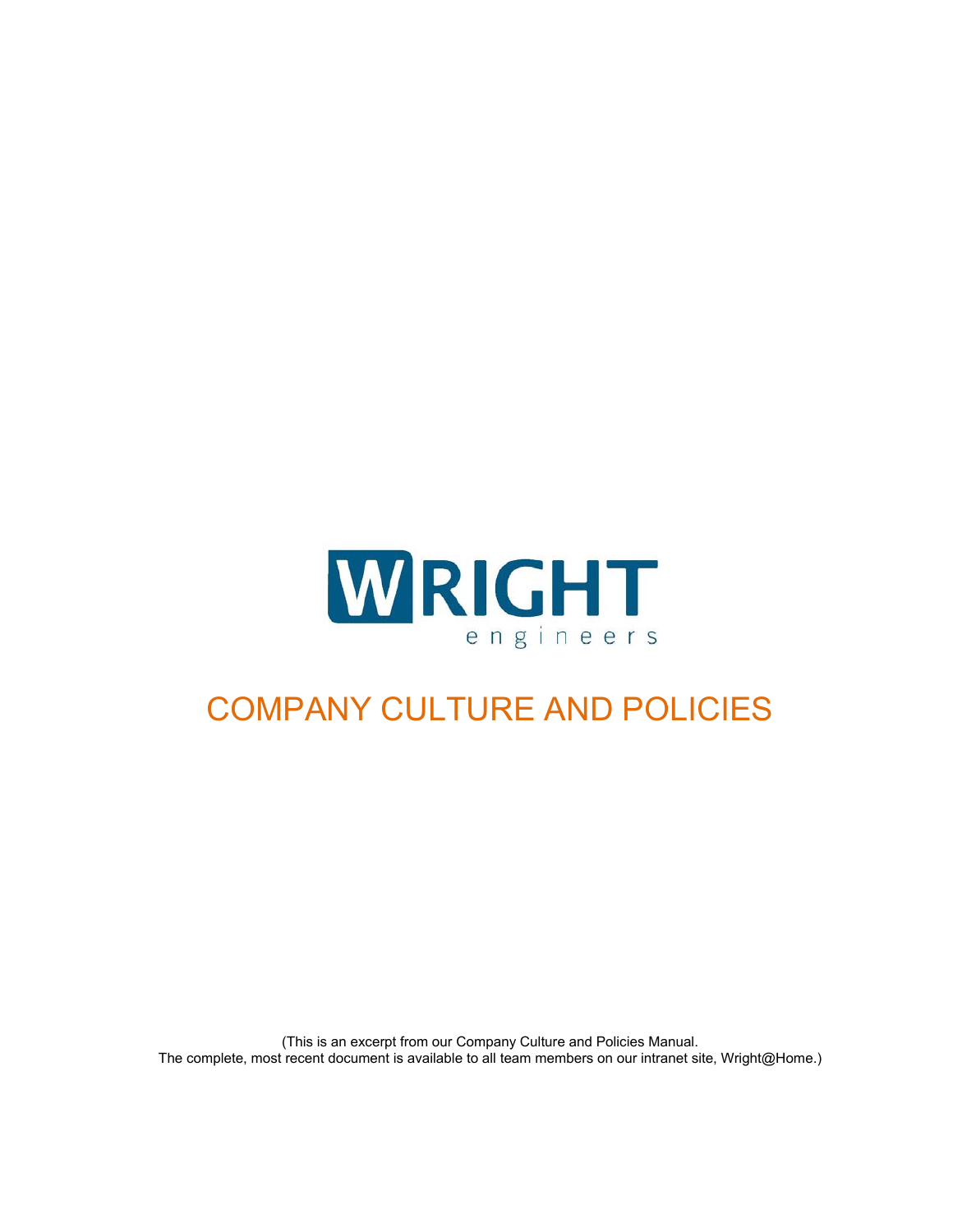

Welcome to Wright Engineers!

On behalf of our entire staff, welcome to the team. You're an important member of what I feel is the finest team of engineering professionals assembled anywhere. We're proud to be one of the premiere engineering firms in the nation, and we know that it's because of the pride, enthusiasm and commitment of our people.

I want your experience with us to be rewarding both professionally and personally.

Sincerely,

Brent Wright, PE, SE Founder and CEO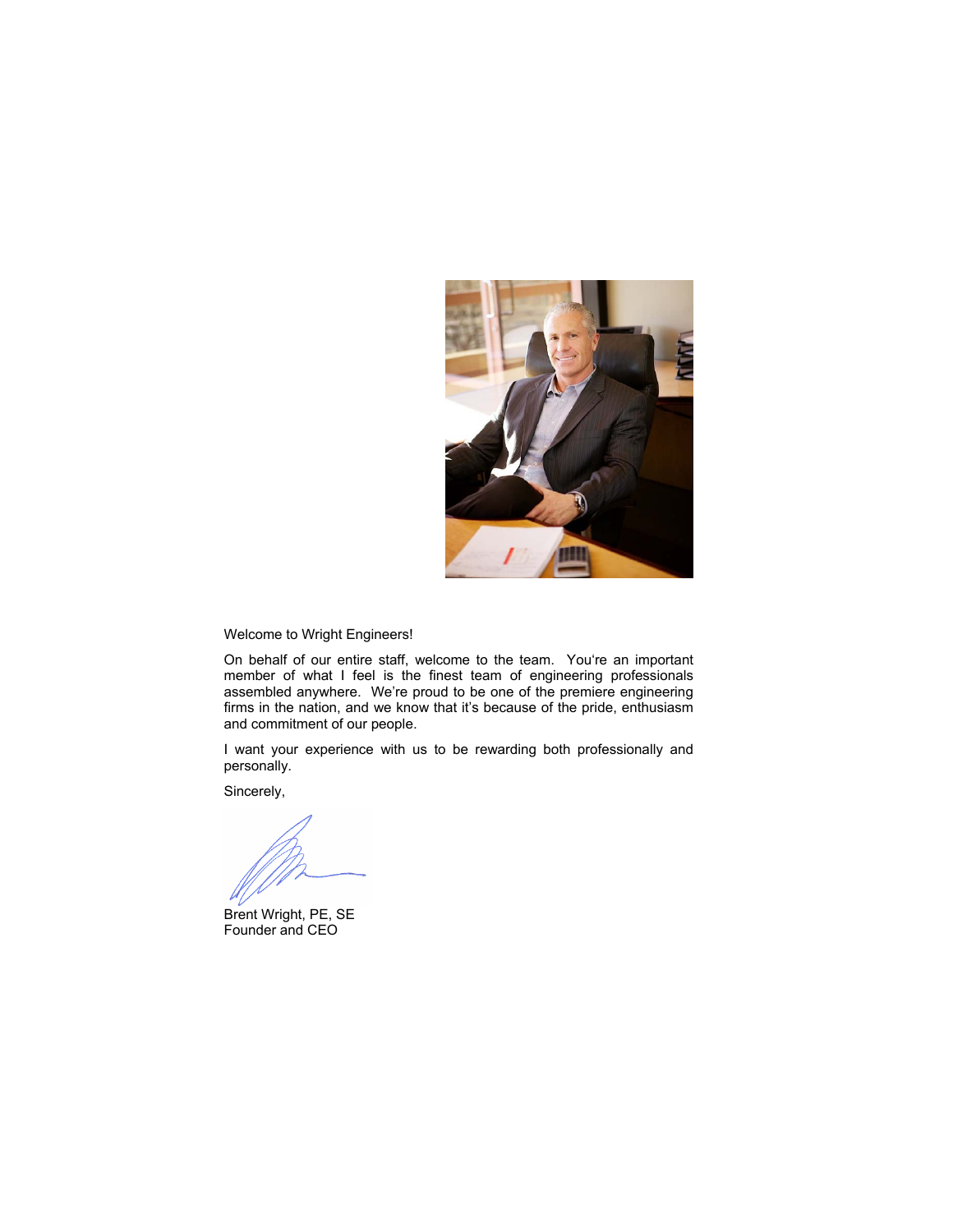### **CONTENTS**

| WORKING HOURS, TIME OFF, PAY AND BENEFITS  8 |
|----------------------------------------------|
|                                              |
|                                              |
|                                              |
|                                              |
|                                              |
|                                              |
|                                              |
|                                              |
|                                              |
|                                              |
|                                              |
|                                              |
|                                              |
|                                              |
|                                              |
|                                              |
|                                              |
|                                              |
|                                              |
|                                              |
|                                              |
|                                              |
|                                              |
|                                              |
|                                              |
|                                              |
|                                              |
|                                              |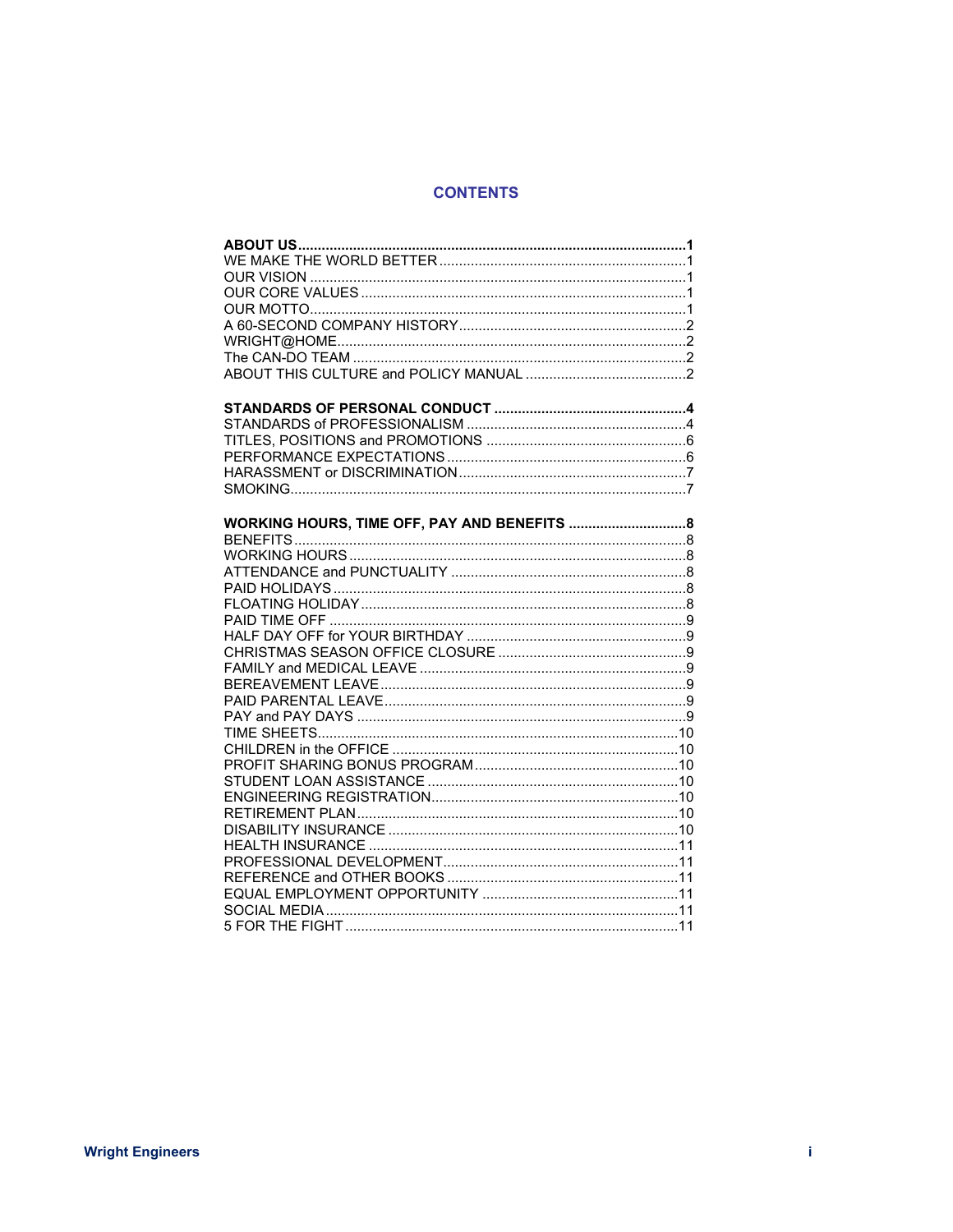### *"I just finished reading all the policies.*

*General rule of thumb: I dislike bureaucracy, red tape, needless rules, and micromanagement. I can also say my past includes skimming through policy manuals as quickly and briefly as possible as they are poor reads and full of nonsense to say the least…* 

*…until now.* 

*I have literally "preached" so many of these policies for years.* By far the best policy manual (and management *theories) I have ever seen. This boils down to the principals of business my Dad taught me and he used in his office for 30 years. It was like finally seeing someone else who (in my humble opinion) gets it.* 

 *If I had read this years ago, I would have been looking for a job at Wright 10 minutes later."*

> ‐ Justin Stratton, PE, who joined Wright Engineers after more than two decades at other firms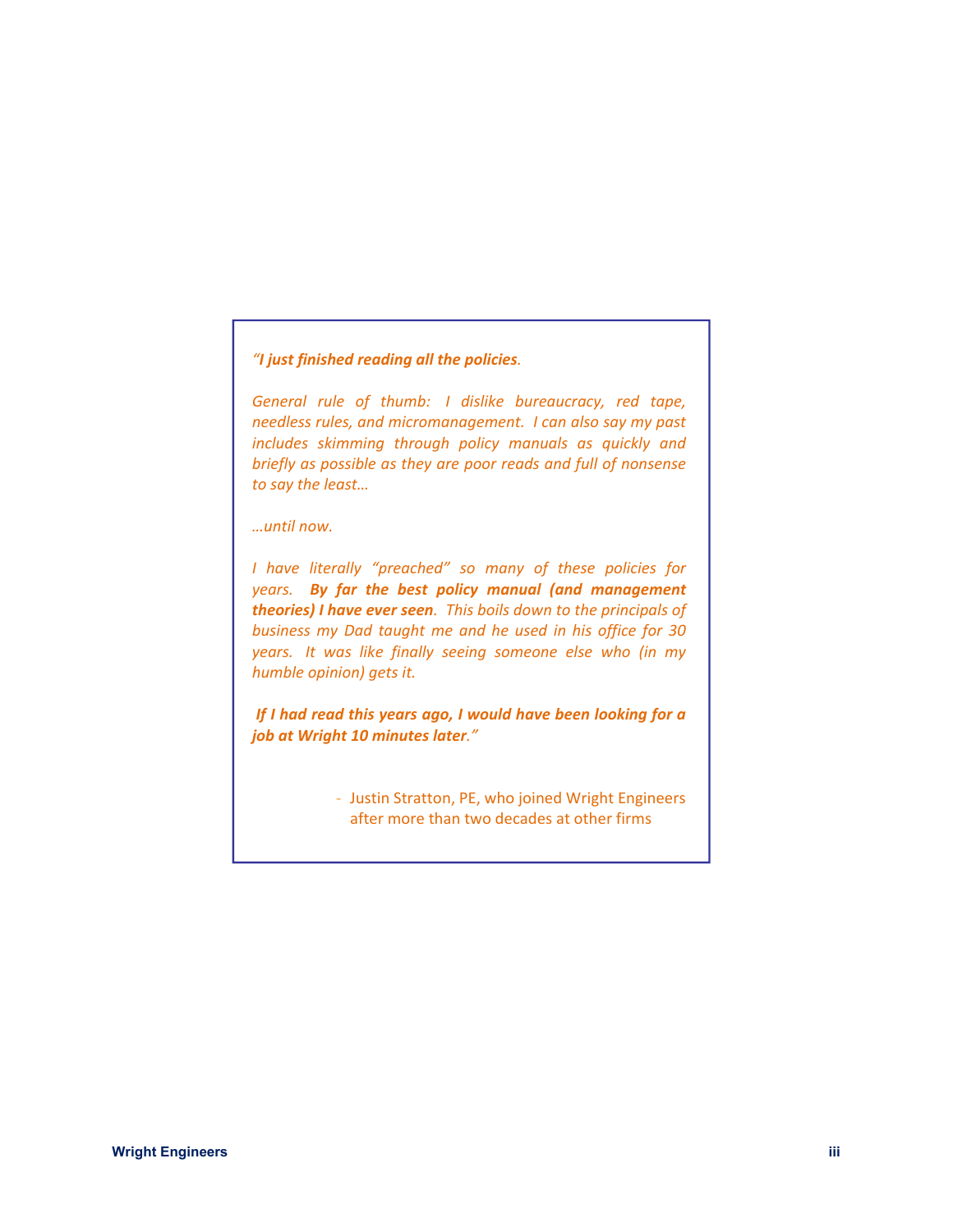### **About Us**

*We are what we repeatedly do. Excellence, then, is not an act but a habit.*  ‐ *Aristotle*

#### **WE MAKE THE WORLD BETTER**

What we do here matters - a lot! Yes, we're a premiere structural engineering firm and yes, we've been named the nation's best firm to work for, but that's not what makes us important.

From the thrill seekers who flirt with death high above the glittering Las Vegas Strip on one of the Stratosphere Tower thrill rides, to the travelers who rest well in one of dozens of hotels throughout the country, to the students learning how to run one of those hotels in the UNLV College of Hospitality building, to the average Joe enjoying a cup of Joe at one of hundreds of Starbucks, literally millions of people from across the globe and all walks of life benefit from our work.

We're a vital part of every community we touch. We make buildings comfortable and functional and safe for our families and friends and neighbors. We're the unsung heroes who save lives every day by designing the structures that stay standing when disaster strikes. In fact, we may be the most important person in the world regarding public safety. Our clients appreciate our work, but (because our best work is usually covered by the building's finishes) most others have no idea who we are or what we do for them. Whether they appreciate us or not, they can all go home to their families and sleep soundly at night because of us.

…And you can go home at the end of the day knowing that you just made the world a little bit better.

#### **OUR VISION**

Our vision is to be a world-class engineering firm in terms of quality, service as we strive to be:

1. **Preferred Consultant**. Great clients seek us out because of our reputation for excellent service, responsiveness, quality work, helpful attitude, clear communication, and "general awesomeness". Our clients trust us to provide the highest quality engineering and consider us



to be an important key to their success. Repeat, loyal clients and word-of-mouth are the primary drivers of our profits and growth.

- 2. **Destination Employer**. We attract and retain top performers who are given the resources, coaching, and freedom to succeed in their personal and professional lives. We create leaders who lead by example and are trusted by their team. We focus on profitable growth in diverse markets to provide opportunity, stability, and security for our team members. Our culture creates an environment where team members feel energized and valued.
- 3. **Industry Leader**. We set the bar in our industry for professionalism and excellence in engineering services. Our team members are recognized experts in their field. We give back generously to the communities where we live.

#### **OUR CORE VALUES**

Our core values are more than just words - they're our most basic standards and serve as a guide for our behavior as a company and your behavior as a team member.

- 1. **Excellence**. As our motto says, perfection is our goal (but excellence will be tolerated).
- 2. **Service**. We're "there" for our clients and for each other. We're problem solvers. We focus on results. We find a way. We'll make it right.
- 3. **Honesty and integrity**. We do what we said we'd do when we said we'd do it. Clients and other team members can count on us.
- 4. **Constant improvement**. No matter how good we are, there's always room for improvement. We're never satisfied with merely being good.
- 5. A **fun and happy** work environment.
- 6. **Balance between** work and personal life.

#### **OUR MOTTO**

#### **Perfection is our goal (excellence will be tolerated**)

We'll probably never be perfect, but the higher we set our goal, the better we'll become. The greatest danger for most of us, as Michelangelo once said, "is *not* that we aim too high and we miss it, but that we aim too low and we reach it."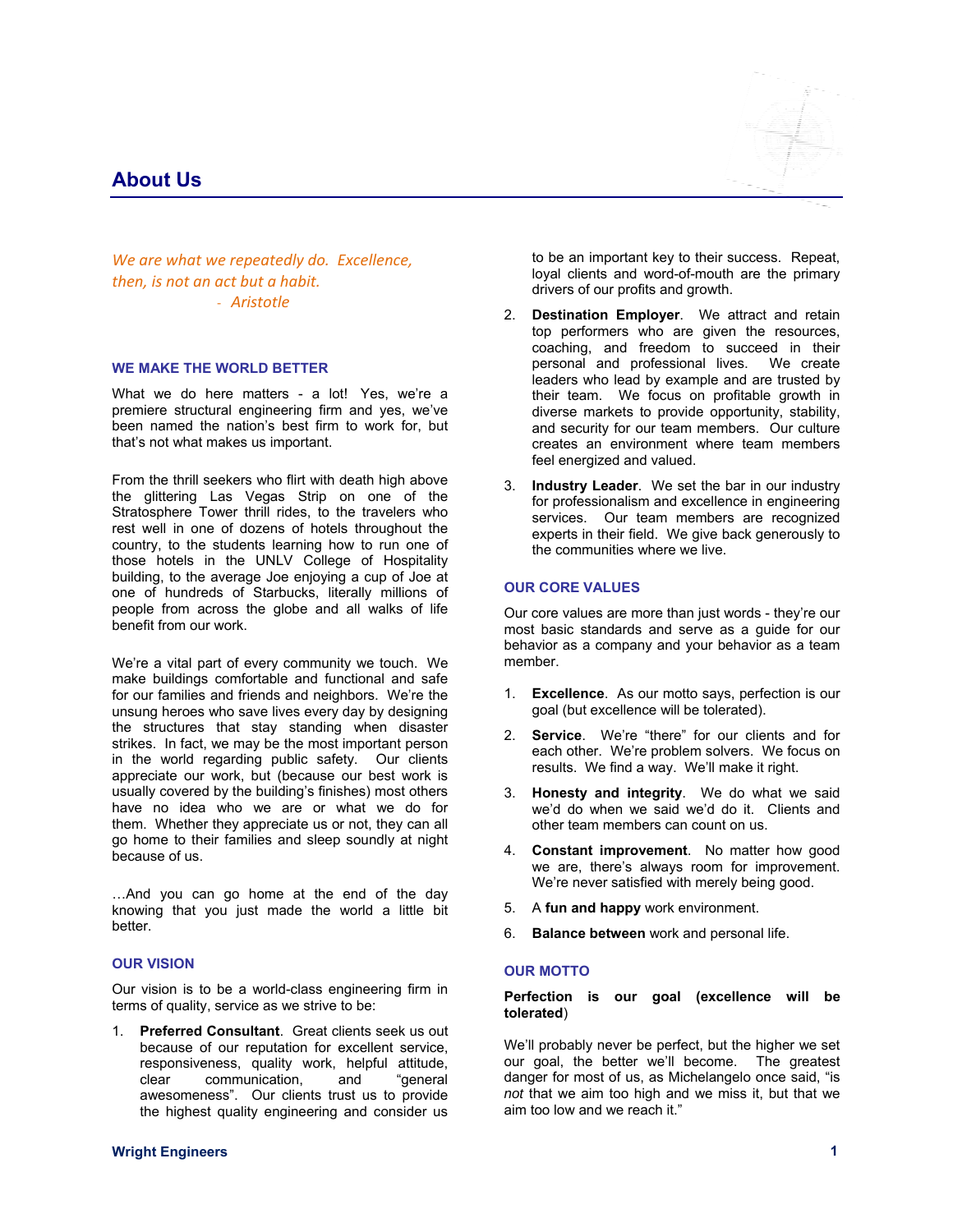

#### **A 60-SECOND COMPANY HISTORY**

You're carrying on a legacy that began in December 1997 when Wright Engineers was founded in Las Vegas. At the time, Brent Wright was a 33 year old principal and partner at a Las Vegas structural engineering firm and had just completed several highprofile projects in Las Vegas including the Stratosphere Tower, the Circus Circus Adventuredome, and the UNLV Lied Library.

Brent took out a home equity loan for \$75,000 to cover start-up and operating expenses, gathered a combination of cheap new and used office equipment, brought his computer from home, and set up shop in a small three-room office with faded blue carpet and a roof that leaked whenever it rained.

Thanks to a strong Las Vegas economy, a staff of talented, hard-working people, and lots of happy clients who kept coming back for more and bringing their friends, we paid off the start-up loan and even turned a profit by the end of our first year.

We grew quickly, and in a short while we'd become one of the largest structural engineering offices in the West. We added civil engineering in 2001 and MEP in 2002. In 2004, Scott Jones founded our Orange County office. Tye Havey founded our Phoenix office in 2005. In 2006, David Winn founded our Salt Lake City office. Scott, Tye, and David all joined Wright Engineers early in their careers and became (and still are) exemplary in doing things the "Wright" way. In 2014 we opened a Tucson office and began offering geotechnical engineering, material testing, and inspection services in Phoenix and Tucson. Also in 2014, we opened a Las Vegas geotechnical office and testing lab.

Beginning in late 2015, we made a strategic decision to become better and stronger by focusing on our core strengths and eliminating disciplines where we

could not consistently be the best. By mid-February 2019 all our civil, MEP and geotechnical departments had been sold. Today, our singular focus is providing world-class structural engineering services.

We've been recognized nationally as one of the country's fastest growing engineering firms, and more importantly, as one of the nation's best engineering firms to work for – a distinction that we're particularly proud of.

Wright Engineers has four regional offices, and principals are licensed in all 50 states.

#### **WRIGHT@HOME**

You'll find just about everything you need on Wright@Home or W@H, our company intranet site. Besides tools for filling out your time sheet, requesting time off, and managing your projects, W@H also gives you news on current company events and other important information. You should set W@H as your internet browser home page. Then, refer to it often.

#### **The CAN-DO TEAM**

Some companies have an "Admin" team. We have a "Can-Do" team – made up of hard-working, talented, cheery professionals with a can-do attitude whose very important role is to help you be more efficient. You'll get more done as you learn to delegate most administrative tasks to these experts.

#### **ABOUT THIS CULTURE and POLICY MANUAL**

The right people don't need a strict set of rules or to be tightly managed – you'll do your best to do the right thing anyway – but having clearly written policies and standards to which you can refer is still helpful. That's the main reason for this Company Culture and Policies Manual (also referred to as the "Manual"). Please be sure to study it carefully. It'll answer many of the questions you may have.

You're responsible for knowing our standards and policies and complying with them. If you have questions regarding any of our standards or policies, please ask your supervisor or HR for clarification.

*(The following "legalese" is required by our legal counsel. We have to put this stuff in here in a few places. Sorry.)* 

The current version of this Manual is always available on W@H, and it supersedes all previous versions of the Manual. The company may amend, supplement or rescind any portion of this Manual without notice at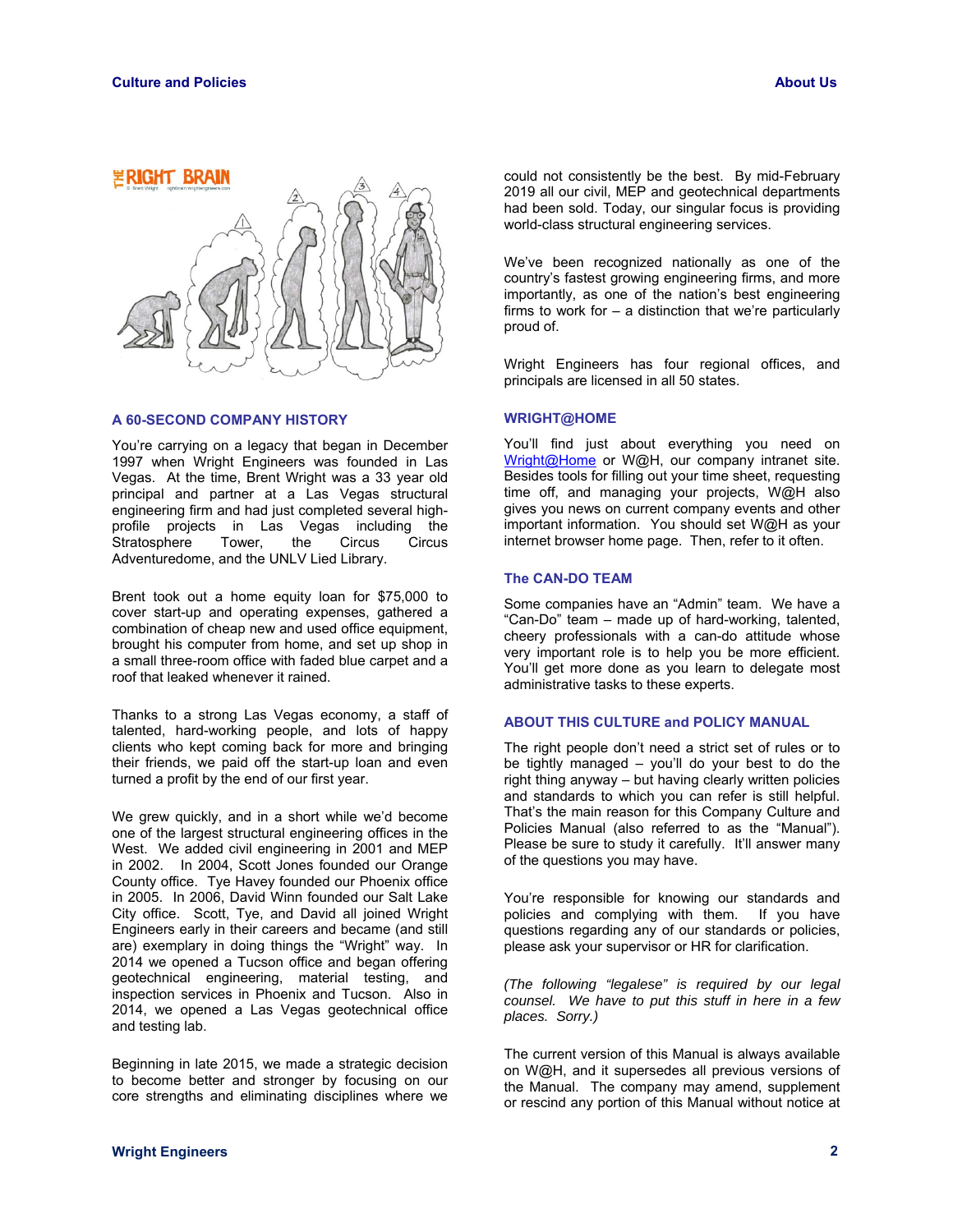any time and at its sole discretion. Wright Engineers is the DBA name for a number of affiliated "Wright" companies that provide engineering or management services under the Wright Engineers brand, and any reference to Wright Engineers or "the company" or "we" or "us" or "our" in this Manual also refers to any of those affiliated companies. We often refer to "your supervisor" or to "HR" or "IT". "Your supervisor" is the principal who oversees your work. It can also be the principal or senior partner in charge of the office where you work. "HR" is the company's HR director. "IT" is the company's IT director. In some cases, you may be required to obtain approval from a "senior partner." Unless indicated otherwise, "senior partner" refers to the senior principal who runs the office in which you work. The term "team member" means an employee of the company.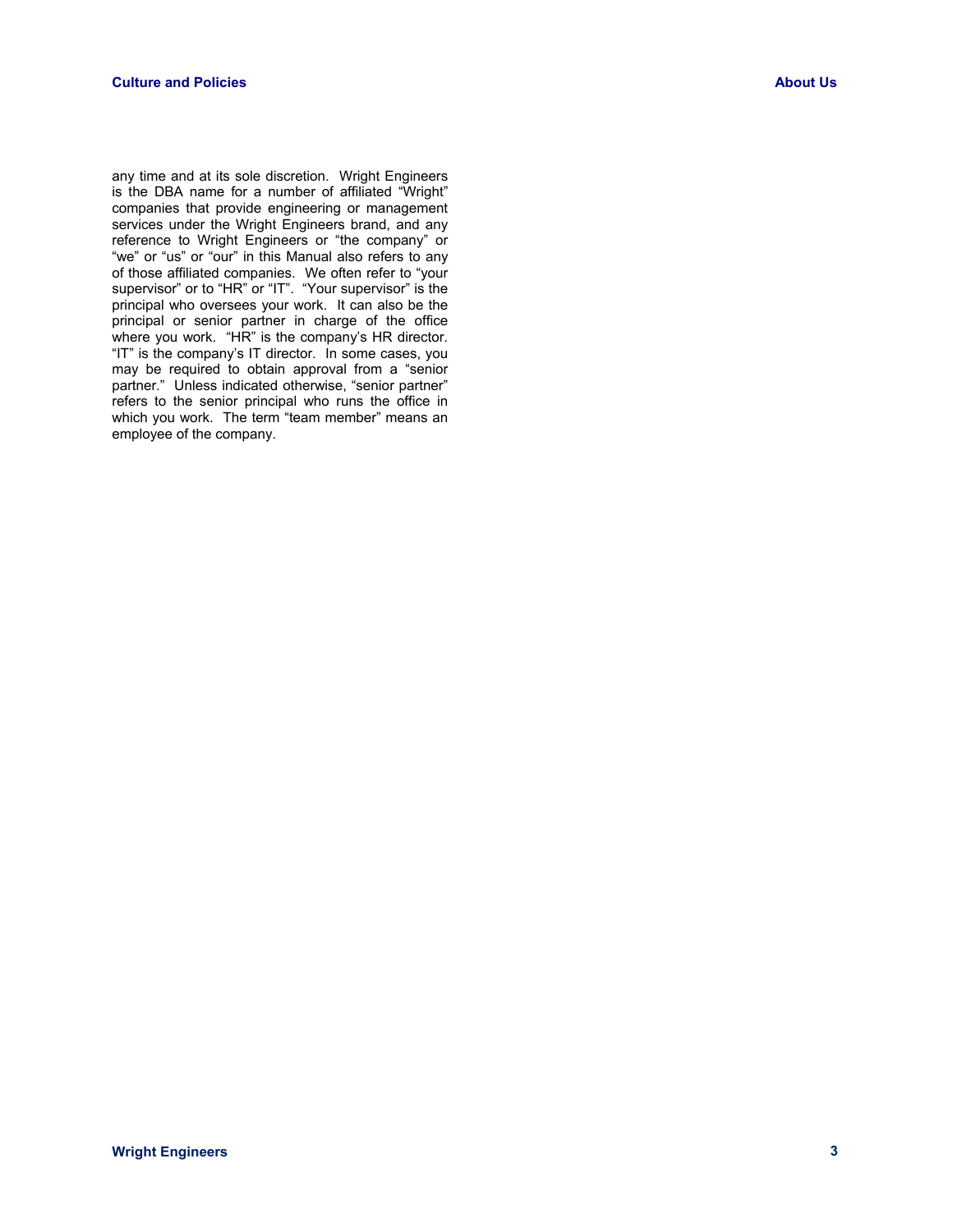### **Standards of Personal Conduct**



*Always do right. This will gratify some people and astonish the rest.* 

‐ *Mark Twain*

We're not so different from our competition. We're smart; our competitors are smart. We're nice people; our competitors are nice people. We do good work; our competitors do good work. We want our clients to bring us projects; so do our competitors. A big way you can set us apart from our competition is how you deliver your service –your personal conduct.

When you represent Wright Engineers, your personal conduct must be in harmony with our Vision, Core Values and Standards of Professionalism.

#### **STANDARDS of PROFESSIONALISM**

**Do it Right**. Our reputation depends on the quality of documents we send out the door. Your work must be complete, accurate, coordinated with all other disciplines, and representative of excellence the first time. We simply don't have the time or the budget to fix screw-ups. Always do your best work. Never<br>"design by plan check." Follow established "design by plan check." design/CAD/graphic standards and verbiage. Use the appropriate quality and coordination checklists. Allow sufficient time for QC back check before submittal. Remember: perfection is our goal, excellence will be tolerated.

**Keep Your Promises**. Act with honesty and integrity. Be on time. Do what you said you'd do when you said you'd do it. Never miss a deadline. If you say, "I'll *try* to get it to you by noon tomorrow", to the client that means "I *promise* get it to you by noon tomorrow!" Get help if you need it. Under-promise and over-deliver.

**Be Accessible**. Clients are not an interruption to our work, but the very reason we have a job! You need to "be there" for them. Try to avoid sending a client to voicemail. Respond to calls and emails promptly. Even if you're unable to solve their problem "now", you can let them know you're "on it".

**Find a Way.** We're paid experts. Our client has hired us to "handle" their project and help them solve their problems - not tell them why it can't be done. They don't always know what questions to ask - they expect us to help them ask the right questions. Help them understand their options. Be proactive - we're trying to get results, not excuses! If you're not getting the desired result using your current tactics, change tactics! Before you tell a client we can't meet their deadline, first do all you can to find a way. Be a problem solver, not just a problem finder.

**Keep Them Updated**. Status updates give our client reassurance that their project is a priority and on the right track. If there's a problem with the project, let them know right away. Our client must never learn on the day a project is due that we will not be done.





"SO... DO YOU WANT ME TO RUSH THE RUSH JOB I'M RUSHING NOW, OR RUSH THE RUSH JOB YOU WANT ME TO RUSH BEFORE I RUSH THE RUSH JOB I'M RUSHING NOW?"

**Follow Up**. Did they receive the submittal? Does it meet their expectations? Do they have any questions or concerns or frustrations? Are they pleased?

**Fix Your Mistakes**. We all make mistakes. When you do, fix it. A quick way to lose a client forever is to not "make it right" when we have erred.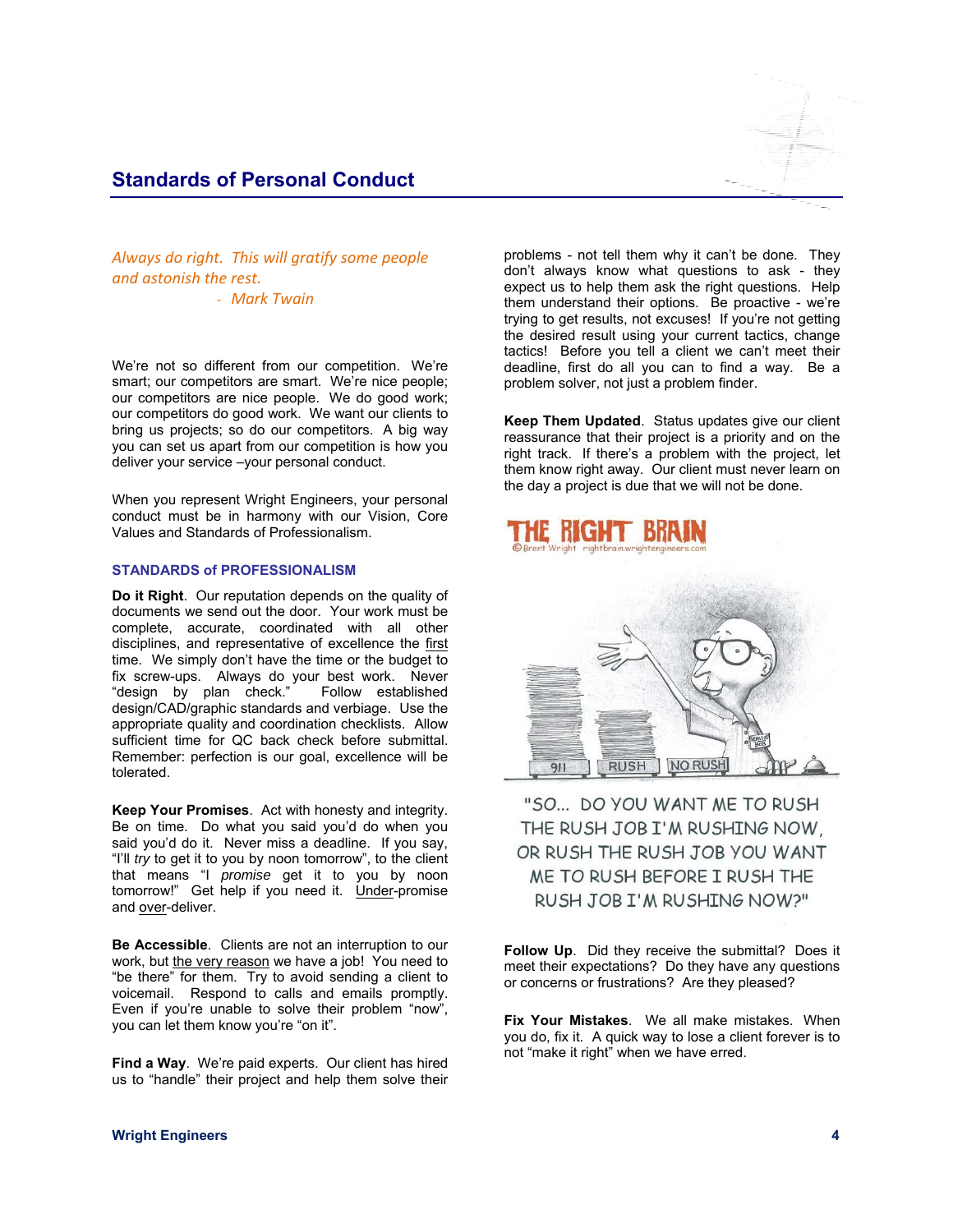Not all dissatisfied clients complain - in fact, the overwhelming majority of them never do. Without receiving a complaint, we may never know of the problem or get an opportunity to fix it. When a client complains, he literally is giving us a gift - a chance to keep their business. When you incorporate this attitude into your approach, you'll look at complaints differently.

Most dissatisfied clients only want what they were denied, and perhaps an apology. See the complaint through their eyes. What would you be thinking and feeling? What would it take to make you happy? Exceed the client's expectations if you can. Use your best judgment at all times.

Learn from your mistakes, and share what you've learned with the rest of us so it can be prevented in the future.



IT'S NOT HOW HARD YOU WORK, IT'S HOW MUCH YOU GET DONE.

**Be Productive**. The best way to get more done is to work smarter, not necessarily harder or longer.

1. Get right to work when you arrive at the office. Avoid unproductive morning activities like socializing, reading the news, web surfing, etc.

- 2. Eliminate clutter. Don't let items pile up that land on your desk or email in-box. Take action on it, route it, file it, or trash it.
- 3. Start and end all meetings on time.
- 4. Effectively use PWT (see the PWT section of this Manual).
- 5. End your day with a 5 minute "download" where you put closure on the day and plan and prepare for the next day.

**Limit Distractions**. Distractions rob you of productivity. Eliminate clutter at your workspace. Use and respect PWT (see the PWT section). Put your smartphone on Do Not Disturb and silence notifications. Avoid the temptation to constantly check your email or texts or social media. Designate set times to respond to emails throughout the day. Don't stream video (except during your lunch break or for an occasional laugh with your co-workers) since besides being a distraction to your work, it can clog up and slow down our internet service.

**Be a Team Player**. Regardless of your position or title, we're all members of "Team Wright" and cheerful cooperation with all team members is vital. Don't simply cc someone or forward an email string and assume you've effectively communicated. Coordinate your work with the rest of the team.

**Be Disciplined**. Our company culture is built around the idea of freedom, trust, and personal responsibility within an organized framework. Those who lack the discipline to perform without bureaucracy or tight controls don't belong here.

**Speak Up**. We can't make needed changes and improvements if we're unaware of the brutal facts of reality, no matter how unpleasant they may seem. We expect you to speak up and help us identify problems or concerns, assertively share your opinion, and actively participate in the discussion and implementation of solutions. Your suggestions regarding how to improve any aspect of the company are always welcome.

**Use Professional Language**. How you speak and write says a lot about how you think and act. Use of crude, loud, slang or abusive language or profanity is not consistent with our core values and is unprofessional. Use professional language in all communications regardless of the language others may be using around you. Be certain that what you say and write actually says what you intend it to say, and do it in terms our client will clearly understand.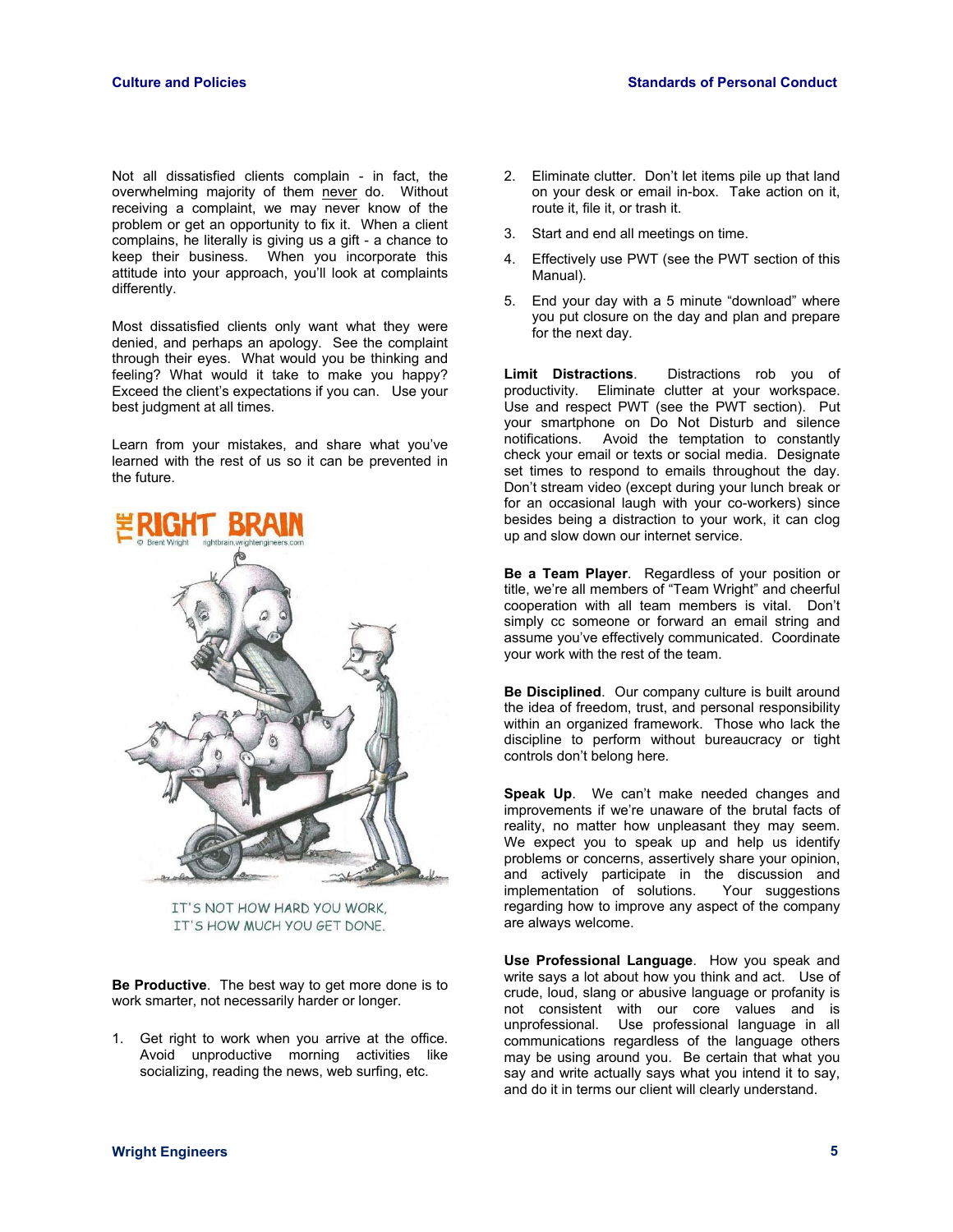**Be Courteous**. Since we work together in an open space, it's critical that we all exercise courtesy regarding noise, loud conversations, visiting, radios, etc. If you listen to music, use headphones but please make sure the headphones don't prevent you<br>from hearing phone calls or pages. Whenever from hearing phone calls or pages. possible, limit speakerphone conversations to walled offices or conference rooms.

**Be Neat and Tidy** (also sometimes referred to as our "zero crapola tolerance" policy). Keep your work space organized and uncluttered. Regularly get rid of the piles and clutter. Do your part to keep the office clean, neat and organized. Clean up after yourself in the common areas.

**Dress Professionally**. How you dress sends a powerful message. Your attire should be appropriate for your role and for the occasion. Our dress policy is "casual yet professional".



**TITLES, POSITIONS and PROMOTIONS** 

Your status within the company comes from your capabilities and performance, not from your position or title or years of experience. Your title is tied to your billing rate because that's what our clients expect, but your pay and benefits are not necessarily tied to your title.

**YOUR TITLE."** 

High performers, regardless of their title or years of experience, are paid at the higher end of the pay scale, have more job security, have greater

advancement and promotion opportunities, are selected for more choice assignments, and receive a larger share of profit sharing distributions. We strive to put our best performers on our best opportunities.

**The Right People in the Right "Seat"**. We are not an amateur engineering company. We are not a recreational league engineering company. We are professionals, and we only have seats for "A" players who put forth an "A" effort. Letting the wrong people hang around is unfair to all the right people. If an honest and able person is unable to be an "A" player in his or her current seat, where appropriate we'll first try to move them to another seat where they might blossom. We prefer to promote from within and to fill management seats with qualified people already "on the bus".

#### **PERFORMANCE EXPECTATIONS**

In addition to comparing your personal conduct with the *Standards of Professionalism* listed in this section, a good way to see if you're functioning at a high level in your current position is to measure your performance against the performance expectations listed below. If you have ambitions for a more responsible title or position, you can compare your current performance and qualifications with the performance expectations below and with the Engineering Titles matrix posted on W@H to see where you may need growth.

#### **Expected of All Team Members**

- 1. Your work, and the work of those for whom you're responsible is consistently complete, accurate, coordinated, and excellent. You constantly look for ways to improve.
- 2. You ensure that our client is delighted and that they bring us repeat business.
- 3. You're an expert in your role and you keep your skills sharp and current.
- 4. You're respectful of your co-workers and in turn earn their trust and respect.
- 5. You're loyal to the company and work to uphold and protect Wright Engineers' reputation.
- 6. You look for opportunities to strengthen existing client relationships and develop new client relationships.
- 7. You know and adhere to our company policies and standards. You believe in and help maintain our company culture.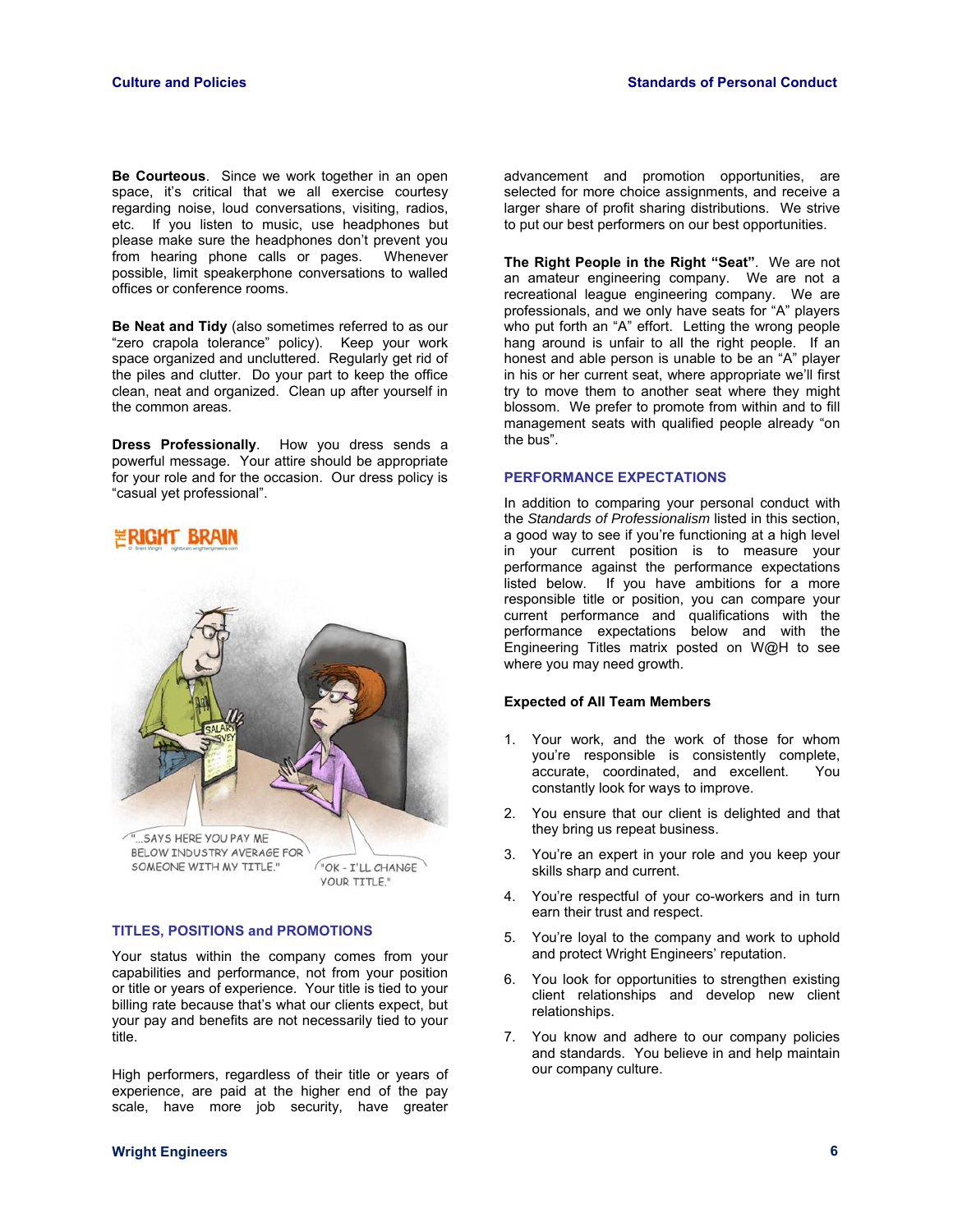#### **Expected of Engineers, Designers, Technicians**

In addition to the expectations for all team members;

- 1. You follow our standards and use appropriate checklists to ensure quality and coordination.
- 2. You effectively and proactively manage your time to ensure your work is on time and on budget.
- 3. As appropriate, you stamp your own work and act as engineer of record for services provided under your direction.

#### **RIGHT BRAIN**



"HE'S AN ENGINEER... SAYS HE'S DONE A LOT OF COMPUTER MODELING"

#### **Expected of Project Managers**

In addition to the expectations for engineers, designers and technicians;

- 1. Clients you and your team work with are consistently pleased and come back for more.
- 2. You assist those you supervise in managing their time to ensure your project is on time and on budget.
- 3. Projects you oversee are consistently brought to successful completion on budget and on time.
- 4. You proactively keep our client (and other team consultants as needed) appropriately informed and updated of the project status.
- 5. You're familiar with your project's contract and identify changes to the project scope as they occur.
- 6. When appropriate, you write additional service requests (ASRs) for review by the principal in charge of the project.
- 7. You proactively and effectively resolve challenges and issues as they occur.

#### **Expected of Principals, Supervisors, Department Managers**

In addition to the expectations for project managers;

- 1. You monitor the financial performance of your department and take personal responsibility for its profitability, billings and collections.
- 2. You oversee the development and maintenance of standards, checklists, and other tools to ensure quality and coordination, and see that they're consistently used.
- 3. You see that effective, frequent appropriate training is provided to those you supervise.
- 4. You're a mentor and role model. You lead by example and motivate by kindness and respect – never by fear or intimidation. You never act as if you feel you're "above the law." You give credit to others when credit is due and take personal responsibility when things go poorly.
- 5. You oversee proposal preparation, set appropriate fees, clearly understand contract terms, and ensure that proper contracts are in place.
- 6. You promptly inform HR if you become aware of any harassment or if any complaints of harassment are brought to your attention.
- 7. You effectively resolve difficult issues of any kind.

#### **HARASSMENT or DISCRIMINATION**

We don't tolerate harassment or discrimination or any conduct, whether verbal, physical or visual, that creates a hostile work environment or that is based on sex, race, color, religion, national origin, ancestry, creed, marital status, sexual orientation, medical condition, physical or mental disability or other classification protected by state or federal law.

#### **SMOKING**

We strongly discourage smoking - it's harmful to your health, reduces your productivity, increases our insurance costs, and is generally undesirable. If you smoke, we encourage you to quit and we'll assist you with the cost of quitting aids such as patches, gums, etc.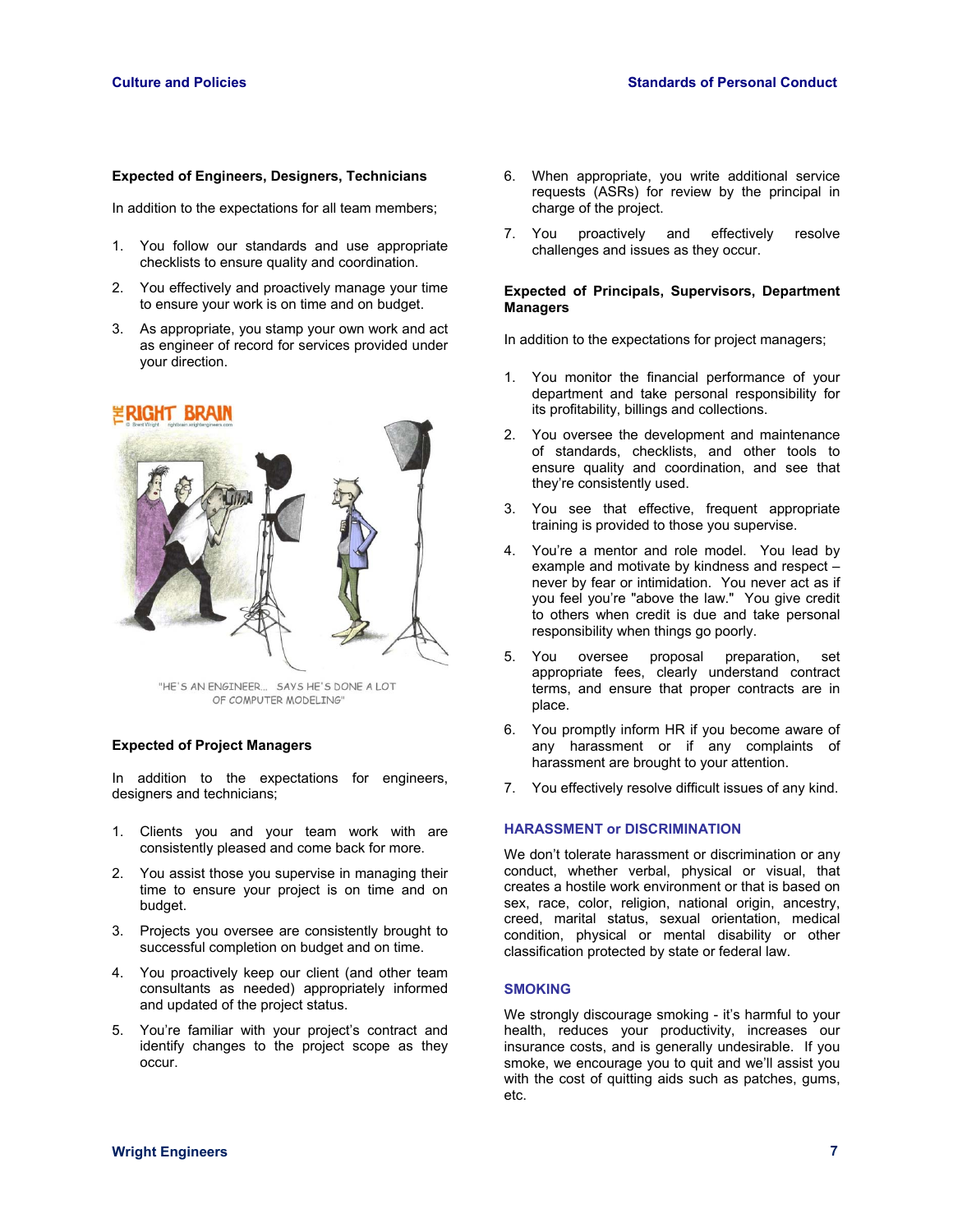

## **Working Hours, Time Off, Pay and Benefits**

*The reward for work well done is the opportunity to do more.*  ‐ *Jonas Salk*

#### **BENEFITS**

This Manual contains a summary of benefits sponsored by the company. Official complete benefits program and plan information is available from HR. The official program and plan documents control if there is any conflict between them and this Manual. The company may modify, curtail, reduce, or eliminate any benefit, with or without notice, except when prohibited by law.

#### **WORKING HOURS**

No one here punches a time clock, and we trust you to be honest with us with your time.

Our standard office hours are Monday through Thursday 7 am to 5 pm and Friday 8 am to noon. This adds up to a 40 hour standard work week.



"... DANG INTERNET'S DOWN AT HOME, SO I'M IN THE OFFICE TODAY"

**Flexible Hours**. Feel free to arrive at and leave the office at other times (8 am to 6 pm or 7:30 am to 5:30 pm, for example), but for the convenience of our clients and other team members who rely on you, you should be in the office between 8 am to 5 pm Monday through Thursday and Friday 8 am to noon.

If your position requires you to spend most of your time working outside of the office, your supervisor may designate working hours for you that are different than our standard office hours.

**Closed Sunday**. Wright Engineers is always closed on Sunday. Except in case of rare emergency, please do not conduct any company business on Sundays.

#### **ATTENDANCE and PUNCTUALITY**

We need you to be present and available during working hours. We can't effectively and efficiently serve our clients when you're late or absent. Excessive absenteeism or habitual tardiness puts an additional burden on your co-workers and is unacceptable.

If you're unexpectedly absent due to personal or a family member's illness, please notify the office as soon as you can.

#### **PAID HOLIDAYS**

Full-time team members are paid for the following holidays:

- New Year's Day
- **Presidents' Day**
- Memorial Day
- Independence Day
- **Labor Day**
- **Thanksgiving Day**
- **Family Day (the day after Thanksgiving)**
- Christmas Day

**Veterans Day**. Full-time team members who are United States veterans or the spouse of a veteran may take Veterans Day as an additional paid holiday as our small way of thanking you for your service.

#### **FLOATING HOLIDAY**

Full-time team members are eligible to take one Floating Holiday or "Float Day" each year. Float Day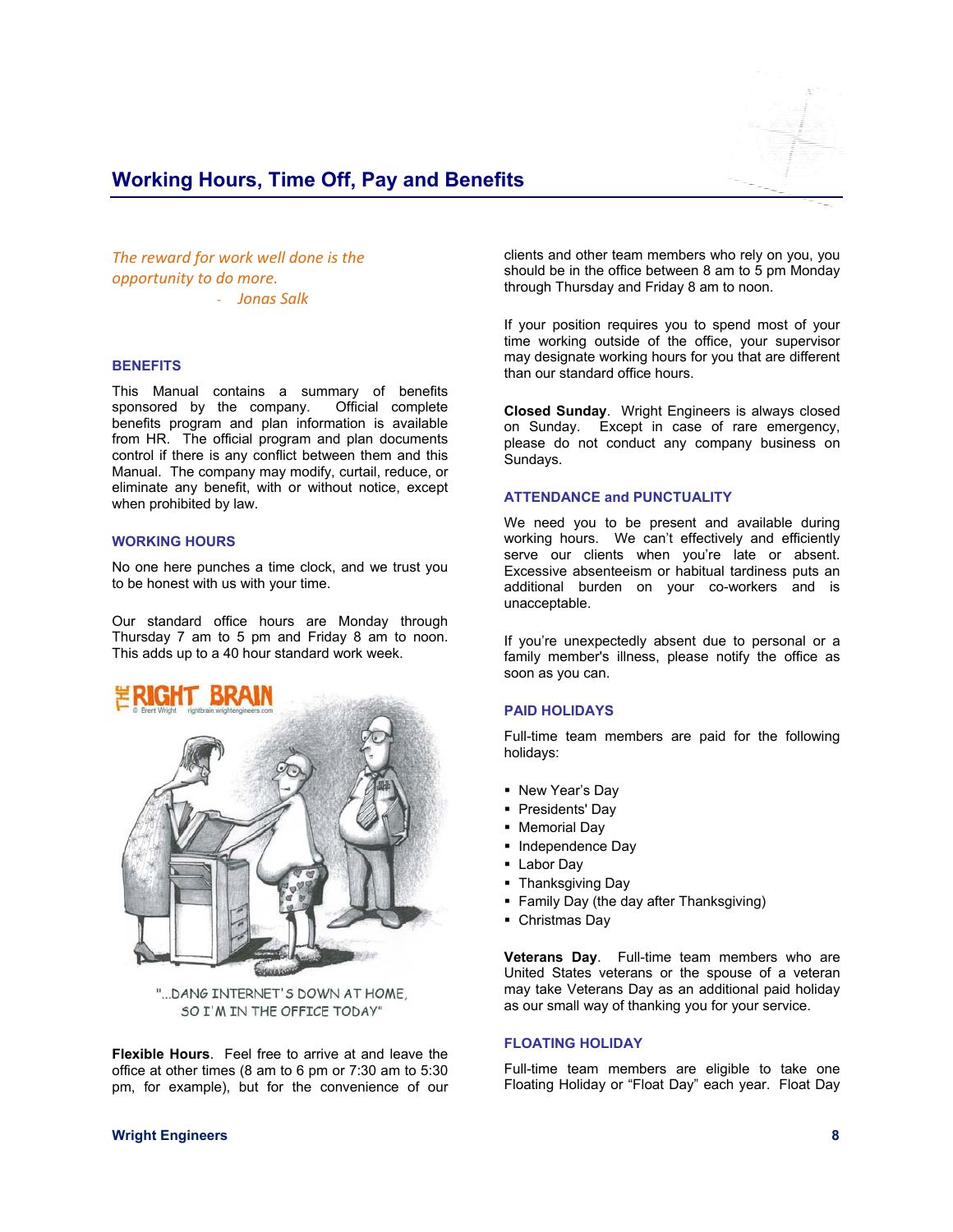is an extra company paid holiday custom-made by you. Your Float Day could commemorate a school holiday or a religious holiday or even National Bacon Day.

A Float Day request link is located on your timesheet. Please request your float day as far in advance as possible. It can be whenever you want as long as it's approved by your supervisor. Float Day is accounted on a daily basis the same as regular paid holidays. If you don't use your Float Day during the calendar year it will automatically be applied to the first business day after Christmas.

#### **PAID TIME OFF**

We believe that a balance between work and personal life is essential to your ability to perform at a high level at work and to maintain your well-being. Paid time off (PTO) is designed to allow for normal vacation time, personal leave, illness, family illness, family activities and extra holiday time off. We encourage you to use your PTO to recharge your batteries.



#### **HALF DAY OFF for YOUR BIRTHDAY**

If you're eligible for PTO, then you're also eligible for an additional 4 hours of PTO to be taken within the month of your birthday. Your supervisor must approve your birthday PTO in advance. Manually enter 4 hours on your time sheet using the "Happy Birthday PTO" job number.

#### **CHRISTMAS SEASON OFFICE CLOSURE**

We close the office each year for about a full week around the Christmas and New Year's Day holidays. You should plan to use your PTO or take unpaid leave during this period.

Check with your supervisor if you're unsure of the specific office closure dates that apply to you.

#### **FAMILY and MEDICAL LEAVE**

The Family and Medical Leave Act (FMLA) allows unpaid leave for certain reasons including bonding with a new child, recuperating from a serious health condition, or caring for a family member with a serious health condition or who suffered an injury while on active military duty.

Check with HR if you have questions regarding the FMLA. A summary of your rights under the FMLA is available at dol.gov/whd/fmla.

#### **BEREAVEMENT LEAVE**

After 90 days of employment, we offer full-time team members up to 2 days per year of paid bereavement leave to provide a time of mourning and an opportunity to attend the funeral after the loss of an immediate family member (spouse, child, mother, father, sister, brother, mother- or father-in law, brother- or sister-in-law, grandparent or grandchild).

#### **PAID PARENTAL LEAVE**

Paid Parental Leave (PPL) is intended to give parents additional flexibility and time to bond with their new child and to adjust to their new family situation. Eligible team members may take up to 3 days of PPL during the 3 month period immediately following the birth of their child or the placement of an adopted child within their home.

#### **PAY and PAY DAYS**

Paydays are bi-weekly on Friday and lag pay periods by one week.

**Pay Rates**. Our goal is to fairly compensate every team member with competitive pay and benefits based on their position, qualifications, and performance and on our ability to do so. We never attempt to get a "deal" by paying someone a low wage just because we can "get away with it." High performers, regardless of their position, are paid at the higher end of the pay scale, have greater job security when times are bad, have more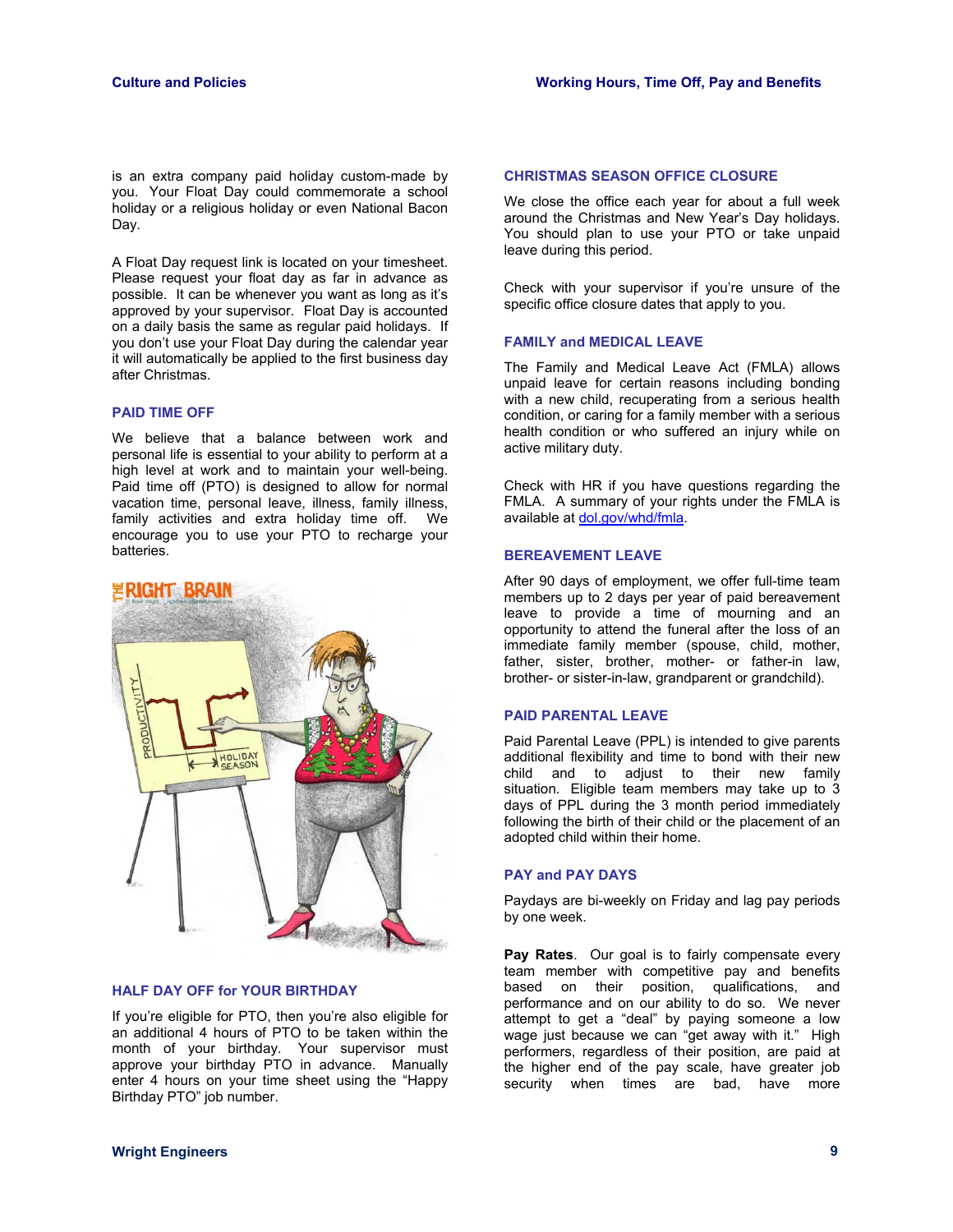advancement and promotion opportunities, are selected for more choice assignments, and receive a larger share of profit sharing distributions.

#### **TIME SHEETS**

Complete and accurate time sheets are critical for our company operations. Accurately recording your time worked on a project is far more important than "making the numbers look good." It's in everyone's best interest to accurately track project man-hours so that we have good data to base future proposals on.

#### **CHILDREN in the OFFICE**

Your family is welcome in the office for occasional brief visits during your lunch break or when we have scheduled family activities. During these times, please keep an eye on your children and try to minimize any disruptions to other team members. Your children are your responsibility and must be kept under your close supervision while they're in the office.

The regular presence of children in the office during the workday is not allowed.

If occasionally an emergency makes bringing your child to work unavoidable, you should contact your supervisor as soon as possible to discuss the situation and obtain approval.



"I FIGURED SINCE HE'S STILL LIVING AT HOME..."

#### **PROFIT SHARING BONUS PROGRAM**

All team members are eligible to participate in our profit sharing bonus program. This program is

designed to reward your personal efforts to make the company profitable. You accrue a profit sharing bonus each month the average of your office's most recent 3 month's billing meets or exceeds the corresponding monthly profit sharing bonus goal posted on W@H. Profit sharing bonuses are paid quarterly in April, July, November, and January.

#### **STUDENT LOAN ASSISTANCE**

Full-time team members are eligible to participate in our Student Loan Assistance program (also referred to as SLA) after 90 days of employment. The objective of SLA is to assist in the repayment of your student loans so you can reduce your personal debt and save for a rainy day or for retirement. Under SLA, the company will match your monthly student loan payment dollar for dollar up to the SLA Match Cap defined in the Student Loan Assistance Application found on W@H. SLA can also be applied to your spouse's student loans as long as the combined SLA match does not exceed the SLA Match Cap. Details of the program are on the application.

#### **ENGINEERING REGISTRATION**

If you're an engineer, we expect you to become licensed in the state where you primarily work. The company will pay for the maintenance of your registration in that state and, if we need you to become licensed in additional states, we'll pay to maintain those licenses as well.

For engineers who are becoming licensed for the first time, we'll reimburse you for the NCEES exam fees once you receive notice that you've passed the professional licensing exam. We'll also give you an extra day of PTO for exam day the first time you take the exam (two days extra PTO for the 2-day SE exam), and you'll get a \$1,000 bonus when you receive your PE and SE license in the state where you primarily work.

#### **RETIREMENT PLAN**

If you work an average of 30 hours per week, you're eligible to participate in our 401(k) retirement program after 90 days of employment. Check with HR for specifics.

#### **DISABILITY INSURANCE**

Disability insurance is offered to all full-time team members after 90 days of employment. Check with HR for specifics.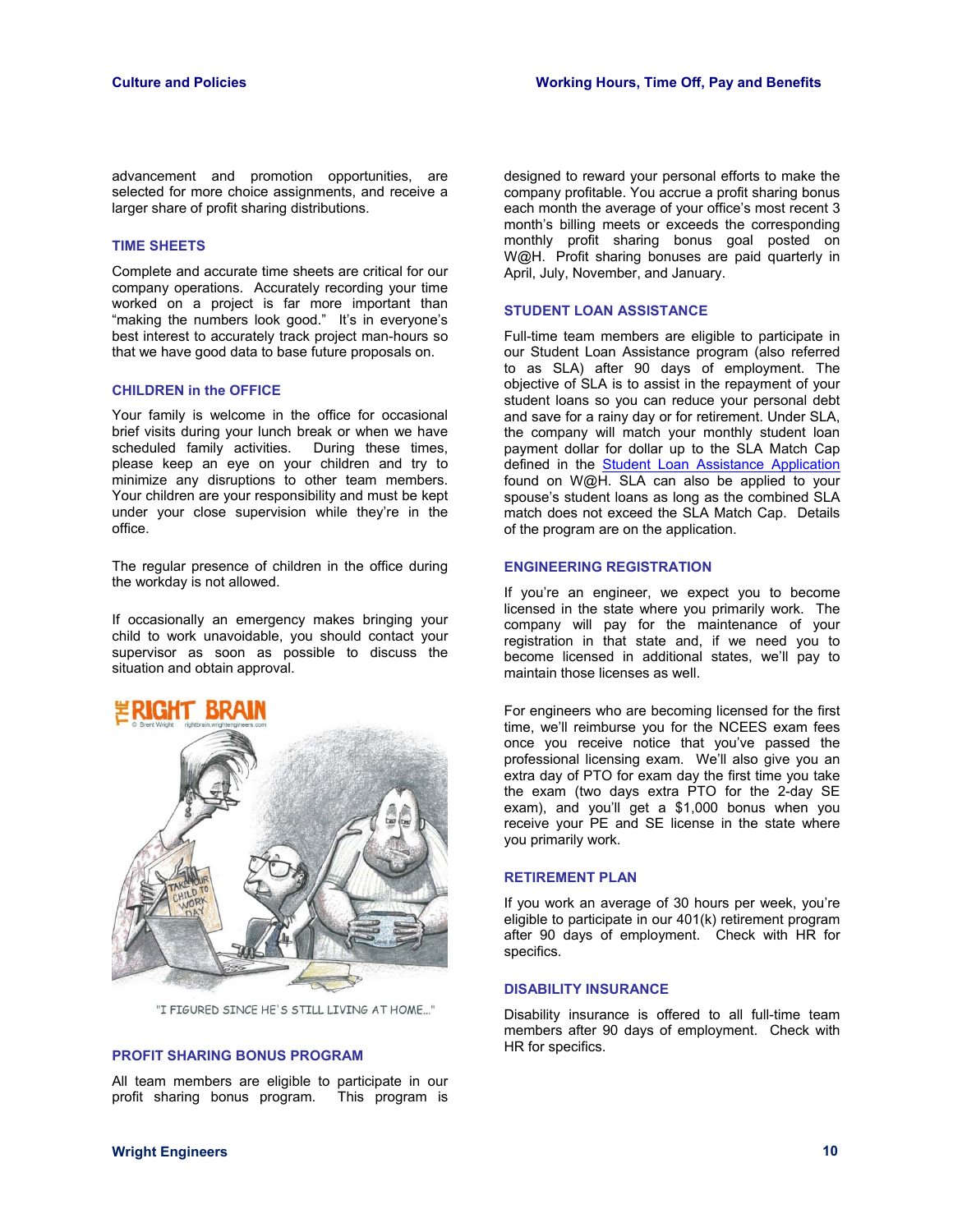#### **HEALTH INSURANCE**

Under the Affordable Care Act, if you work an average of 30 hours per week, you're eligible to enroll in our group health insurance plan after 30 days of continuous employment.



"... IF WE RAISE YOUR DEDUCTIBLE AND DOUBLE YOUR CO-PAY, YOUR RATES WILL ONLY GO UP 18% THIS YEAR"

#### **PROFESSIONAL DEVELOPMENT**

We encourage you to continue your professional development and learning. We strive to provide opportunities through lunch-and-learns, sharpen the saw training, and webinars. Workshops or seminars that are directly related to your current position or will enhance your abilities relating to your career in a beneficial way to you and the company will be approved on a case by case basis.

#### **REFERENCE and OTHER BOOKS**

We provide all the code books and reference material you need to do your job. If you feel you need other books or materials, approval will be granted on a case by case basis.

#### **EQUAL EMPLOYMENT OPPORTUNITY**

Wright Engineers is an equal opportunity employer. All employment decisions are made on the basis of qualifications and merit. We don't discriminate based on race, color, creed, gender, religion, marital status,

age, national origin or ancestry, disability, sexual orientation, or any other consideration made unlawful by federal, state, or local laws.

#### **SOCIAL MEDIA**

We respect your personal online activity as a medium of self-expression, but as a representative of Wright Engineers your personal private social media activities can also reflect on the company or be interpreted as being sanctioned by the company. We hope that your social media activities and posts reflect our company values of clean language and thought, courtesy, and professionalism. Once you put something out there, it may never go away. Make sure your online brand doesn't diminish or tarnish your offline brand or reflect negatively on the company.

### RIGHT BRAIN



#### **5 FOR THE FIGHT**

Wright Engineers supports a number of charitable causes, but we're all-in with 5 for the Fight in the quest to find a cure for cancer.  $\overline{5}$  for the Fight is not just another cancer charity trying to raise awareness it's not looking to treat this disease - it's on a mission to eradicate it!

We encourage you to join the fight by signing up to have your contribution automatically deducted from your regular bi-weekly paycheck. When you give \$5,